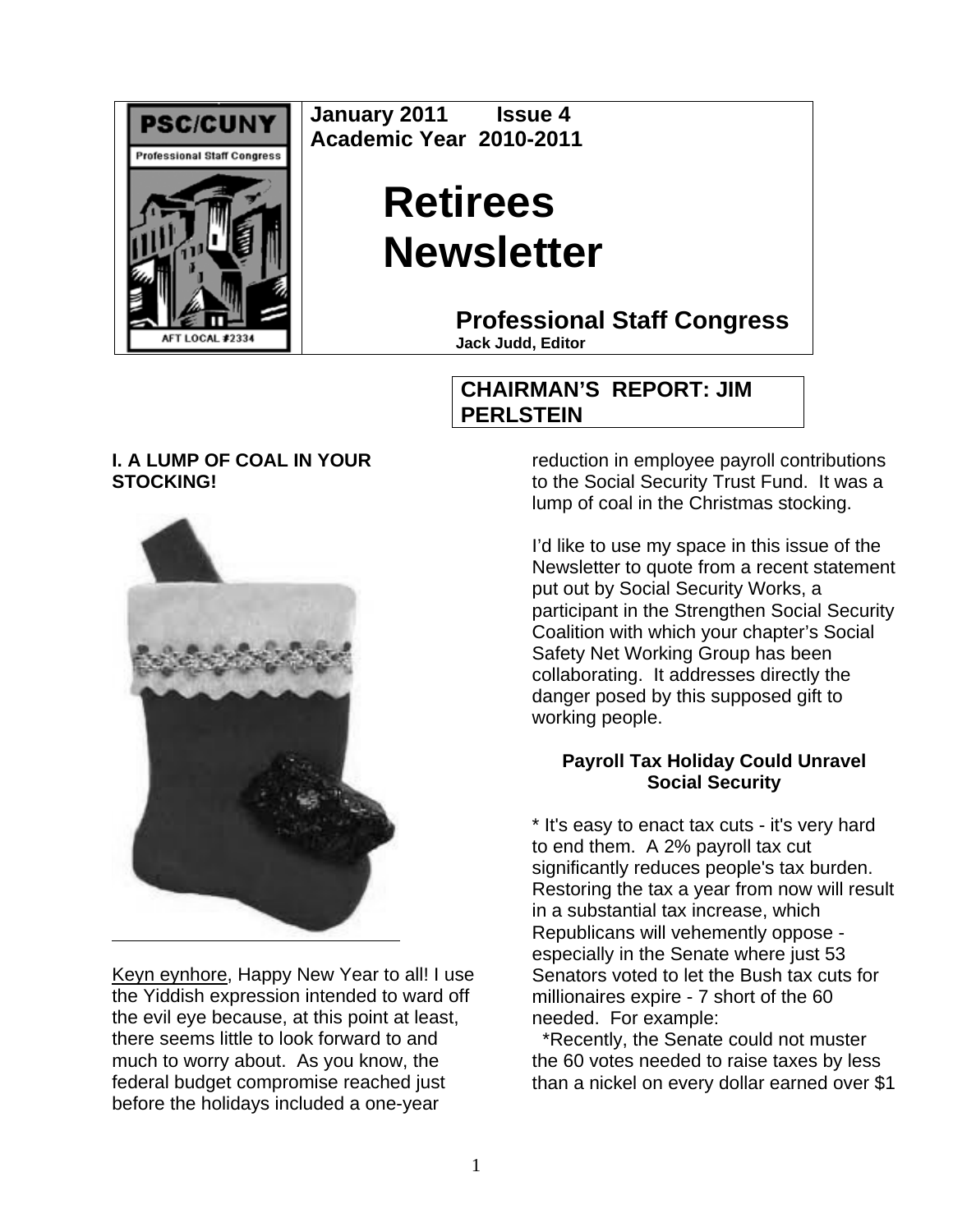million, the increase that would have resulted by letting the Bush tax cuts expire.

 \*Restoring the payroll tax cut on someone making \$100,000 a year will be a tax increase of \$2,000 and a tax increase of \$400 on someone making \$20,000 a year.

 \*Restoring the 2% lost due to the payroll tax holiday would be a 30% tax increase on 94% of all Americans (just 6% of the workforce makes more than \$106,800).

 \*Election-year politics will doom restoring the tax. A more conservative Senate and a Republican House of Representatives in 2011 will resist such a massive tax increase on virtually every worker in the country, especially leading up to an election.

 \*Undermines Social Security's long-range solvency.



 \*A 2% payroll tax cut, if unfunded from general revenue, doubles the 75-year projected shortfall projected by the actuaries in the 2010 Trustees Report.

 \*Deficit hawks will resist raiding the Treasury to pay for the tax cut after the first year; resulting in a huge revenue drain to Social Security.

 \*Keeping the payroll tax cut in place but not paying Social Security back will lead to massive benefits cuts, even as the population rapidly ages.

 \*Progressives will not want to cut benefits for low-income people - and they shouldn't be cut; they should be increased.

 \*Only other option is to cut benefits of the middle class. Because only 6% of the work force makes over \$106,800 and because the benefit formula is highly progressive, even eliminating the benefits of richer Americans will not make much difference in solvency.

 \*Making up for the \$120 billion of lost annual revenue plus eliminating the already existing long-term shortfall will require deep cuts in benefits for the middle class and erode its support. (From the beginning, policymakers have tried to ensure a reasonable return on contributions to the program.)

 \*The weakening of middle-class support will unravel the program in the future.

 \*Historically, Democrats recognized that programs had broad-based support because they provided meaningful benefits to the middle class, allowing meaningful benefits to be provided to the poor, as well.

 \*President Franklin Roosevelt understood this, when he designed Social Security: "We put those payroll contributions there so as to give the contributors a legal, moral, and political right to collect their pensions and their unemployment benefits. With those taxes in there, no damn politician can ever scrap my social security program. Those taxes aren't a matter of economics, they're straight politics."

 \*A payroll tax holiday will promote privatization of Social Security. Once people are used to having the 2% cut in their own pockets, they will be more susceptible to arguments that they should be able to put the funds into a private account where they can control it. Two percent of the payroll tax diverted to private accounts is the amount Rep. Paul Ryan has proposed be diverted in his A Roadmap for America's Future, which proposes to privatize Social Security.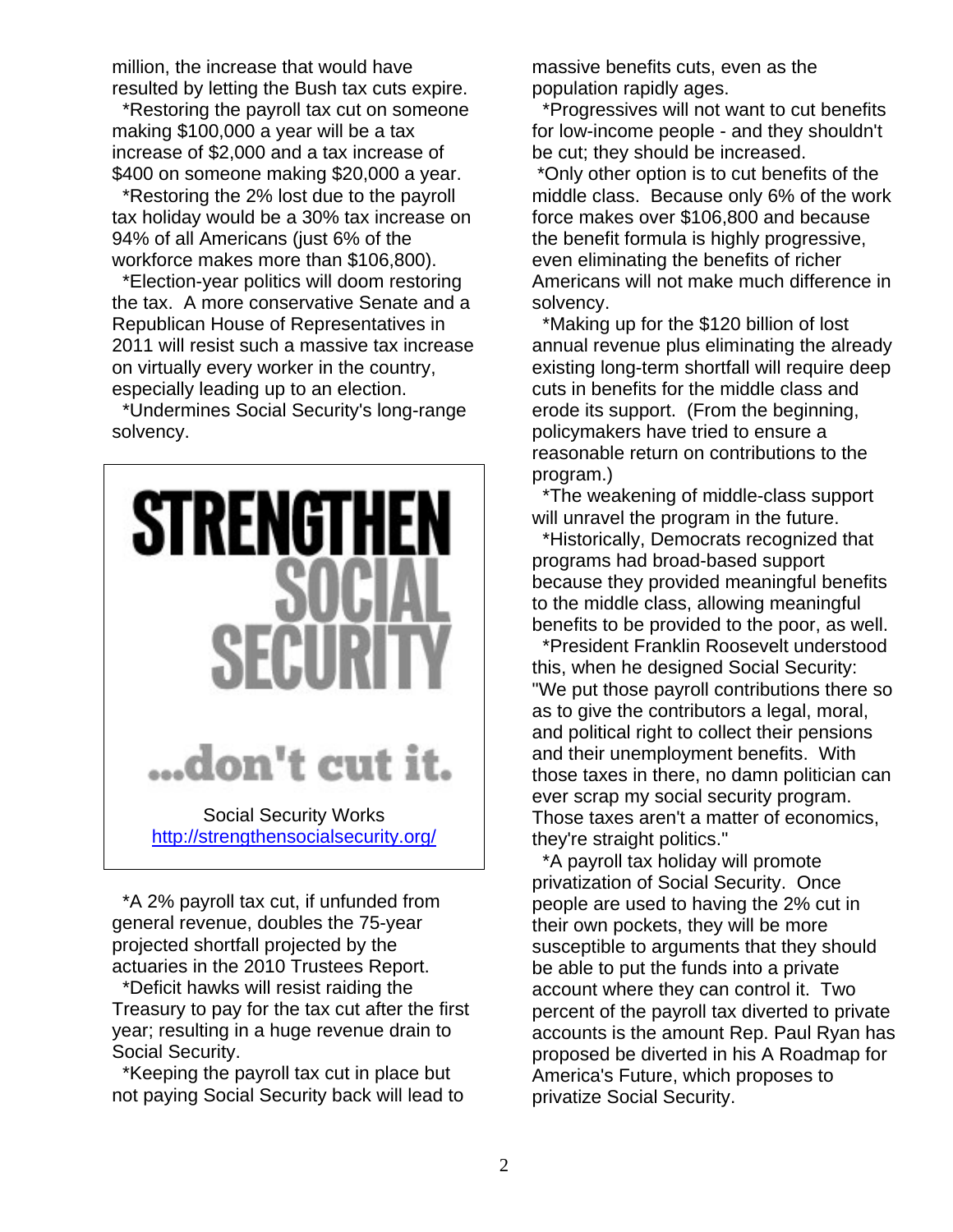\*There are much better ways to provide stimulus to the economy. They would do less harm than a payroll tax holiday, as described in this analysis by the Center on Budget and Policy Priorities

# **NEWS AND VIEWS:**

## **II. REPORT ON THE DECEMBER MEETING.**

The following précis of remarks delivered at the December meeting by Larry Morgan and Professor Frances Fox Piven was prepared by Joel Berger, Retirees Chapter Vice-Chairman

**MORGAN ADDRESSES LONG-TERM CARE RATE INCREASES:** Larry Morgan, Executive Director of the PSC-CUNY Welfare Fund, sought to explain why premium rates on some John Hancock Long-Term-Care policies have risen 40% The inflation protection factor, for example, will increase the per day payment rates for services from \$200 to \$230. The insurance company is requiring that those members who wish to continue the inflation protection factor pay an additional premium. In essence, Morgan pointed out, in many cases the company is charging 40% more to get 15% more.

This increase is apart from a projected increase in all policy rates. John Hancock has already applied to the New York State Insurance Board for an across-the-board increase of 40%.

**FRANCES FOX PIVEN AND THE FAR RIGHT'S CONSPIRACY THEORY:** Frances Fox Piven, Distinguished Professor of Political Science and Sociology at the Graduate Center, described how she became a frequent target of right-wing conspiracy theorists like Glenn Beck of Fox News. According to Beck and others, Fox Piven and her late husband Richard Cloward devised a master plan in 1966 to destroy America that resulted in the 2008 financial crisis and the subsequent election of Barack Obama as the nation's first black

president. Frances Fox Piven and the "Cloward-Piven plan" have been mentioned 140 times by Beck and she said her name was "all over the right-wing blogs."



She observed that there are lots of people in our society who have anxieties about change, and the right wing is "inventing characters" who have a particular belief and biography - "and that' s who we have to be angry at - it's not systemic, it's not societal, there are particular evil people out thereand you have do something about them." The right is "succeeding" as evidenced by the midterm elections. The midterm election was a "normal" midterm election, as newer voters who had surged into the electorate in 2008, dropped out. There is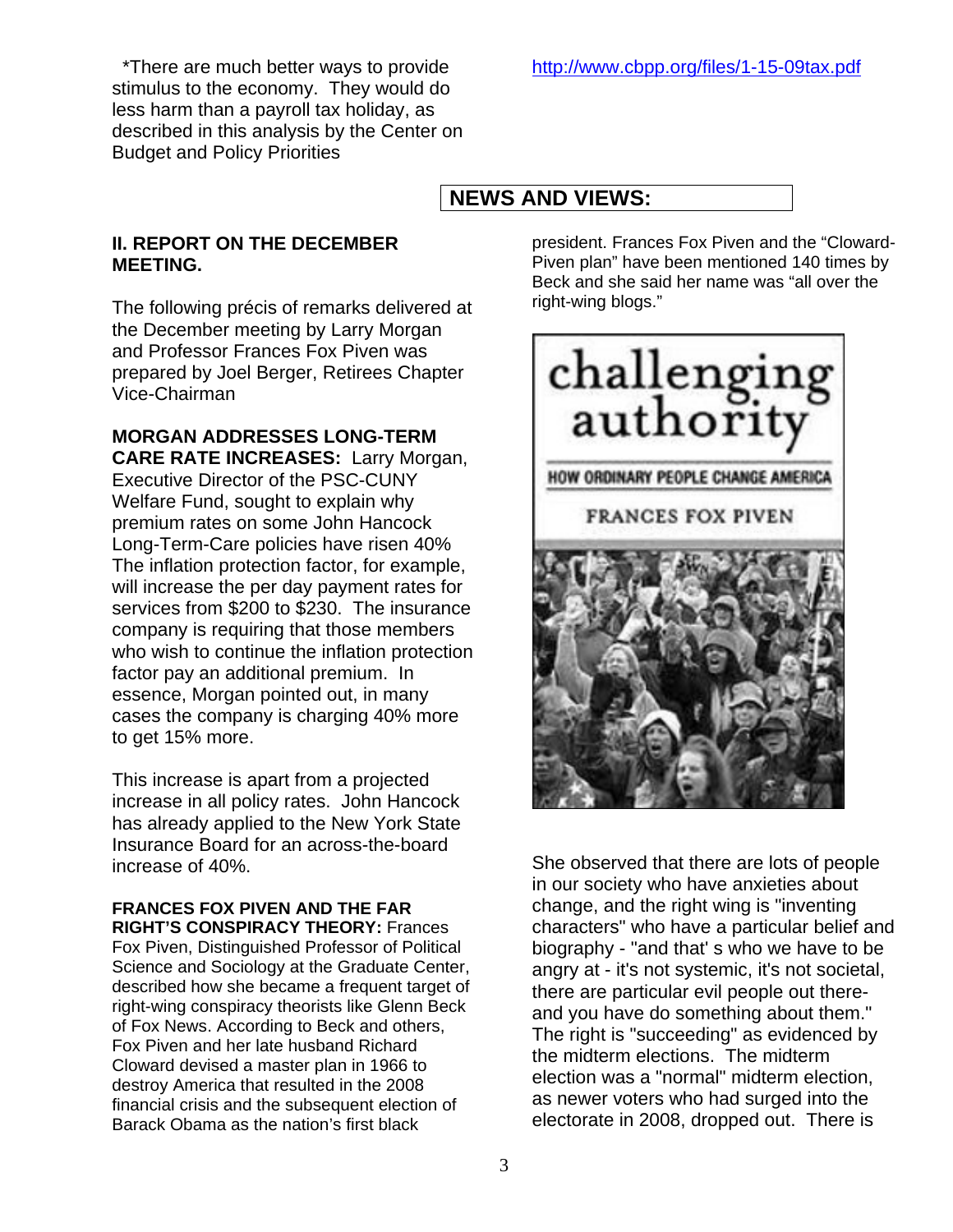always a drop off in voters in the midterm, as compared to presidential elections. However, "old people voted in unusual high numbers." They are overwhelmingly white, better off, not "overcome with economic angst," but nonetheless they are susceptible to angry appeals of the Tea Party. "They are angry about the country changing in ways that are unfamiliar to them. They are angry about the fact that we have an African-American President with a funny name. They are angry about the fact that by about 2020, the population of the United States will be majority brown and black. They are angry about the fact that the society that they imagined that they knew, that this society is changing in ways that they can't recognize." Professor Piven then delineated how these feelings have been mobilized by "particular big money operators", like the Koch brothers. She observed that "right-wing front groups work the Tea Party constituency," and that the policies of the Republican Party will lead to austerity and ultimate elimination of the social welfare safety net. Drawing on her experiences with Mobilization for Youth, an anti-poverty program which drew the ire of the right, Professor Piven urged the membership to continue its activism "to achieve a more humane society."

Frances Fox Piven is the author of "Challenging Authority: How Ordinary People Change America" and, (with Richard A. Cloward),"Poor People's Movements: Why They Succeed, How They Fail."

#### **III. DEATH OF BERNARD SOHMER:**

Bernard Sohmer died on November 19, 2010 at the age of 81. He was known to many members of the Retirees Chapter because of his career as a voice for the rights of faculty, as expressed through both the governance process and the union. He was a faculty leader for over 30 years at both City College and in CUNY at large.

Bernie served at one time or another as Chair of the City College Faculty Senate, as the City College Faculty Ombudsman, and as Chair of the PSC chapter at City. This list of major posts only scratches the surface because Bernie also was a member, and often chair, of innumerable committees that dealt with just about every problem facing City College. He almost always knew more about the issue than anyone else present, and combined with an incisive wit and a willingness to seek solutions, Bernie had a major influence on just about everything that happened in the area of faculty concerns for decade after decade.

He also became a major player at the university level. Bernie served as Chair of the University Faculty Senate, as a member of the Executive Council of the PSC, and as a trustee of the PSC-CUNY Welfare Fund. Again he was a leader. He could be a strong advocate for those positions he believed were the right ones, but he was also a realist, who knew that advocacy alone was often ineffective. Bernie knew how to compromise when necessary, and thus he accomplished as much as he could, but without giving up the basic tenets of faculty governance. One knew that a policy he proposed might be less than he would like to see, but that it did not compromise fundamental principles. Having this reputation allowed Bernie to lead effectively.

Bernie had a close connection to his students. I first got to know him in 1970 during the student unrest of that day, when Bernie had the unenviable administrative post of Dean of Students. I saw many examples of how he defused tense situations with humor and an ability to make students feel that even if he disagreed with their policy or tactics he respected them as individuals. I cannot think of anyone else at the College in those difficulty times who could have done that job better. Bernie also was deeply involved in the teaching of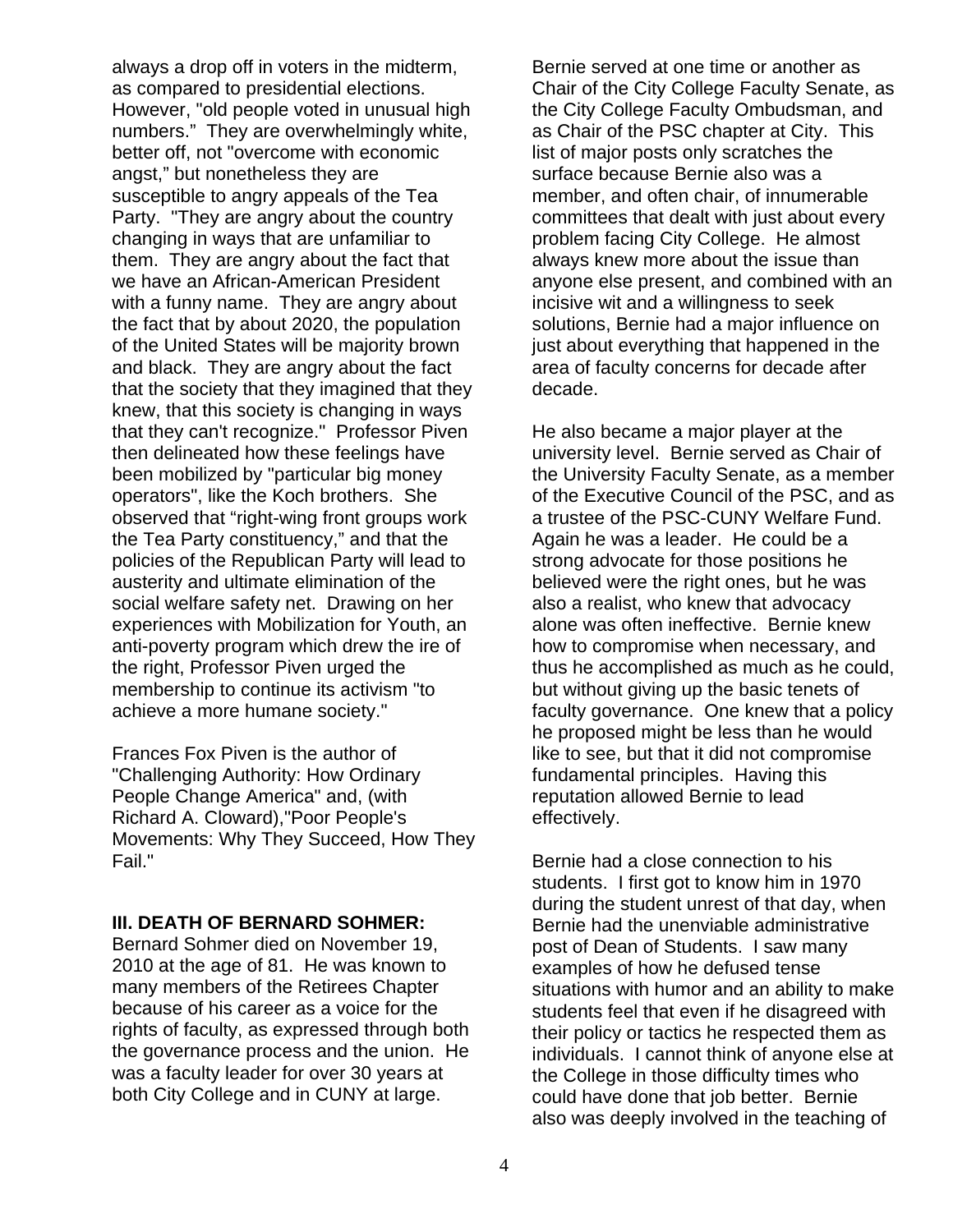mathematics, which often was a weak spot for students. It is thus appropriate that a scholarship in his name has been established to benefit undergraduate students in mathematics at City College. Contributions to the Bernard Sohmer Scholarship can be sent to Ms. Rosemary Weiss, Executive Director of Development, The City College, 160 Convent Avenue, New York, NY 10031. If you would like more information about this scholarship fund, you can contact Ms. Weiss at rweiss@ccny.cuny.edu or 212-650-7178.

It was my privilege to know and work with Bernie over the decades. I respected him immensely, and I am sorry to see him go. Irwin Yellowitz

#### **IV. SCAPEGOATING PUBLIC EMPLOYEE**

**UNIONS.** Public Employee unions are being made the scapegoats for all of the nation's economic troubles. Just see the excerpts from a recent *New York Times'* article of January 2.

Public Workers Facing Outrage as Budget Crises Grow by Michael Powell

FLEMINGTON, N.J. — Ever since Marie Corfield's confrontation with Gov. Chris Christie this fall over the state's education cuts became a YouTube classic, she has received a stream of vituperative e-mails and Facebook postings.

"People I don't even know are calling me horrible names," said Ms. Corfield, an art teacher who had pleaded the case of struggling teachers. "The mantra is that the problem is the unions, the unions, the unions."

Across the nation, a rising irritation with public employee unions is palpable, as a wounded economy has blown gaping holes in state, city and town budgets, and revealed that some public pension funds dangle perilously close to bankruptcy. In

California, New York, Michigan and New Jersey, states where public unions wield much power and the culture historically tends to be pro-labor, even longtime liberal political leaders have demanded concessions — wage freezes, benefit cuts and tougher work rules.



It is an angry conversation. Union chiefs, who sometimes persuaded members to take pension sweeteners in lieu of raises, are loath to surrender ground. Taxpayers are split between those who want cuts and those who hope that rising tax receipts might bring easier choices.

And a growing cadre of political leaders and municipal finance experts argue that much of the edifice of municipal and state finance is jury-rigged and, without new revenue, perhaps unsustainable. Too many political leaders, they argue, acted too irresponsibly, failing to either raise taxes or cut spending.

Fred Siegel, a historian at the conservativeleaning Manhattan Institute, has written of the "New Tammany Hall," which he describes as the incestuous alliance between public officials and labor.

"Public unions have had no natural adversary; they give politicians political support and get good contracts back," Mr. Siegel said. "It's uniquely dysfunctional."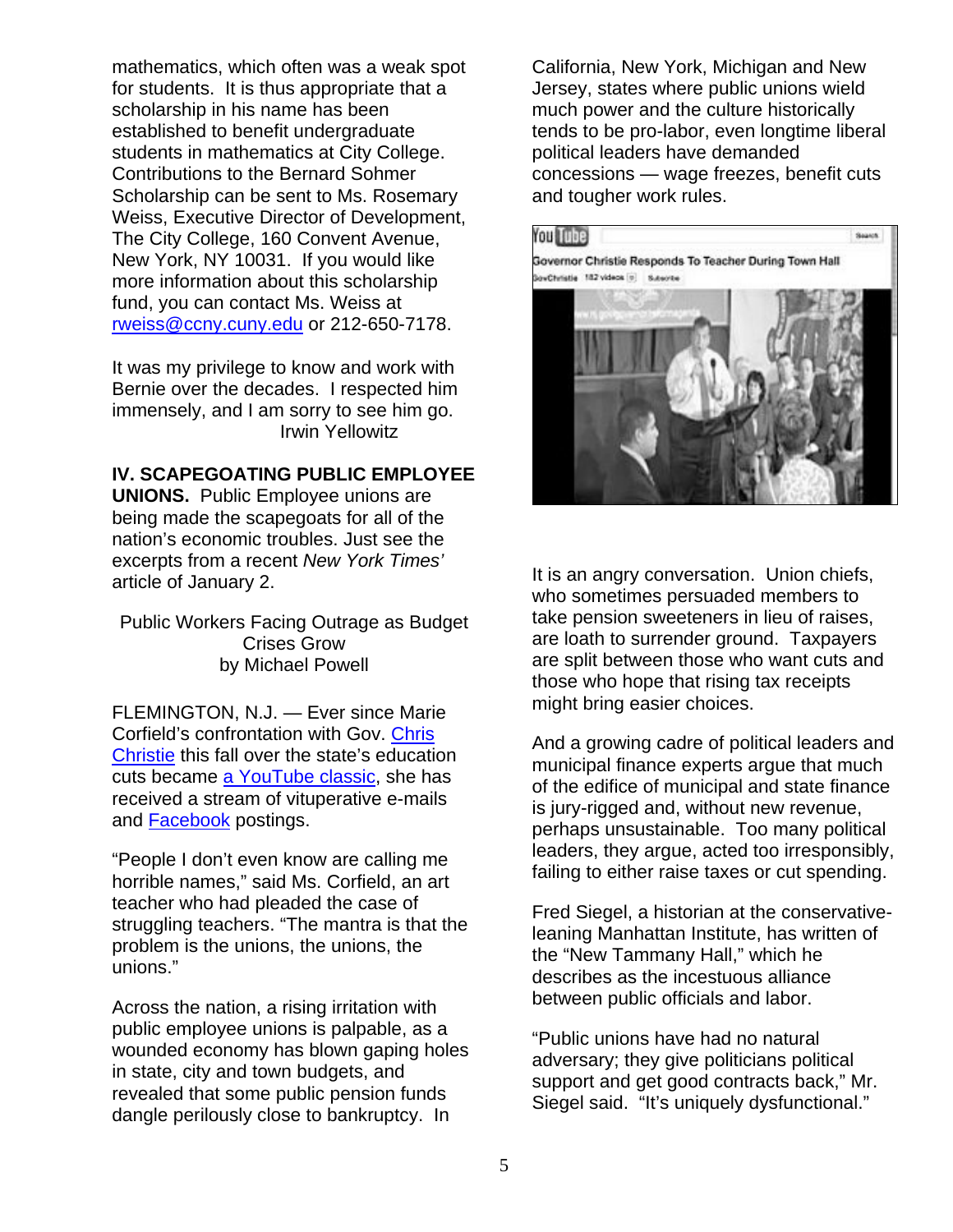Even if that is so, this battle comes woven with complications. Across the nation in the last two years, public workers have experienced furloughs and pay cuts. Local governments shed 212,000 jobs last year.

A raft of recent studies found that public salaries, even with benefits included, are equivalent to or lag slightly behind those of

private sector workers. The Manhattan Institute, which is not terribly sympathetic to unions, studied New Jersey and concluded that teachers earned wages roughly comparable to people in the private sector with a similar education.

**V. THE KAPLAN REPORT.** The following analysis was prepared by Retiree Chapter Chairman Emeritus Larry Kaplan and Warren Lewis, a retired auditor from the NYC Comptroller's office**.** 

### **Status of New York City's Five Public Pension Funds – FY 2010**

For the Fiscal Year ending June 30, 2010 (FY '10), New York City's five public pension funds paid \$10.7 billion in benefits to 277,045 retirees and beneficiaries, an increase of \$0.5 billion over the amount paid in FY '09. See Table 1.

Reflecting the end of the Great Recession, the value of the funds' net assets increased from \$79.5 billion for FY'09 to \$90.0 billion in FY '10, an increase of \$10.5 billion or 13.2 %. This compares to the decrease in assets from \$101.9 billion in FY'08 to \$79.5 in FY'09 (-22%) because of the Great Recession.

The revenues of all five pension funds increased in FY'10 to \$21.1 billion from a negative \$12.2 million for FY '09, due mainly to the increase in investment income.

Active contributing members in the five funds totaled 369,788 for FY'10, an increase of 4,049 active members over the 365,739 in FY '09.

We conclude once again that the City's pension systems are fully funded and remain in sound financial condition.

|                 |                                       |                          | Table 1                                         |                                                             |                                               |  |
|-----------------|---------------------------------------|--------------------------|-------------------------------------------------|-------------------------------------------------------------|-----------------------------------------------|--|
|                 |                                       | The City of New York     |                                                 |                                                             |                                               |  |
|                 |                                       |                          |                                                 | Five Public Pension Funds, Fiscal Year Ending June 30, 2010 |                                               |  |
| Pension<br>Fund | <b>Net</b><br>Assets<br>(\$ Billions) | Active<br><b>Members</b> | <b>Retirees</b><br>Receiving<br><b>Benefits</b> | <b>Benefit</b><br><b>Payments</b><br>(\$ Millions)          | <b>Revenues</b><br><u>a/</u><br>(\$ Millions) |  |
| <b>ERS</b>      | \$35.4                                | 186,284                  | 131,031                                         | \$3,439.8                                                   | \$6,920.2                                     |  |
| <b>TRS</b>      | 26.4                                  | 113,133                  | 70,825                                          | 4,161.6                                                     | 7,482.5                                       |  |
| <b>BERS</b>     | 1.8                                   | 23,303                   | 13,641                                          | 186.5                                                       | 435.8                                         |  |
| <b>POLICE</b>   | 20.0                                  | 35,608                   | 44,285                                          | 1,927.8                                                     | 4,488.9                                       |  |
| <b>FIRE</b>     | 6.4                                   | 11,460                   | 17,263                                          | 954.8                                                       | 1,816.8                                       |  |